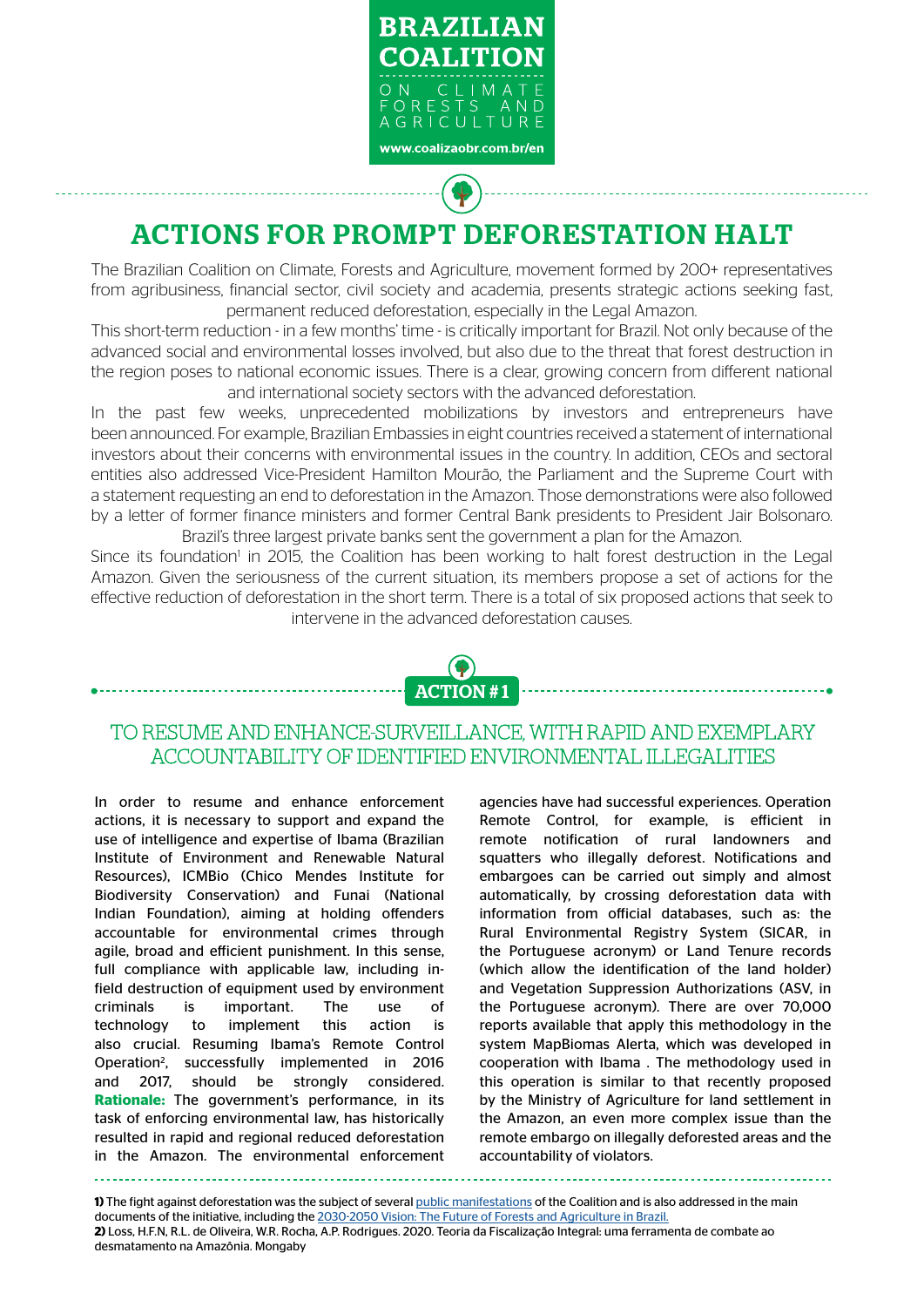

# TO SUSPEND RURAL ENVIRONMENTAL REGISTRY (CAR, IN THE PORTUGUESE ACRONYM) COVERING PUBLIC FOREST AND ACCOUNTABILITY FOR ANY ILLEGAL DEFORESTATION

To proceed with the immediate suspension, in the Rural Environmental Registry System (SICAR), of records overlapping public forests areas (conservation units, indigenous lands, unsettled public forests, etc.) listed in the National Registry of Public Forests (CNFP, in the Portuguese acronym) of the Brazilian Forestry Service. **Rationale:** According to Law No. 11,284/2006, forests in public areas can only be used for sustainable use by allocating them to protected areas (indigenous lands, Conservation Units etc.) and to community use (such as quilombola<sup>3</sup> territories) or forest concession through bidding. The CAR records on public forests

are therefore irregular and must be suspended until it is fixed or canceled by SICAR. There are over 11 million hectares of CARs<sup>4</sup> declared over public forests that are eventually used to legitimize land grabbing processes. Classifying these CAR records on public forests as "suspended" will allow all actors in both public and private sectors to clearly distinguish these records from those classified as "pending", which would be subject to approval or confirmation by the system. Such change will also allow the CAR declarants on public forests to be held accountable for any illegal deforestation that occur in the registered area.



#### TO RESERVE 10 MILLION HECTARES FOR PROTECTION AND SUSTAINABLE USE

To select, within 90 days, from the National Register of Public Forests, a 10 million hectare area that can be assigned as a protected area for restricted and sustainable use in regions under strong deforestation pressure.

**Rationale:** An action to allocate a volume of forests as proposed may have three immediate results: 1) A clear signal to the land grabbers that government action is underway and that the invasion of public land will not be tolerated; 2) It has already been scientifically

demonstrated that the creation of protected areas results in a general fall in the rates of Amazonian deforestation and permanent forest protection<sup>5</sup>; and 3) Reduced emissions from deforestation and maintenance of carbon stocks. This was the case, for example, with the creation of 24 million hectares of protected areas in the Terra do Meio region, in the Brazilian state of Para. About 40% of the drop in rates that occurred between 2005 and 2008 are attributed to the destination of these areas<sup>6</sup>.



#### TO GRANT FINANCING PER SOCIAL AND ENVIRONMENTAL CRITERIA

The National Monetary Council must require that rural and agricultural credit institutions adopt stricter practices and criteria for checking environmental risks, such as proof of the absence of illegality in properties, including the CAR check and other requirements related to compliance with the Forest Code and overlapping in public lands. When any CARs with deforestation after July 2008 is observed, their credit operations must be blocked until the individual responsible for the CAR presents the financial institution with the vegetation clearing authorization related to the deforested area

issued by the responsible agency. The authorization is valid for the period of time the deforestation took place. Properties that have deforested beyond the limits of the Forest Code, before July 2008, must inform adherence to the Environmental Regularization Program (PRA, in the Portuguese acronym) and submit a plan to recover the environmental liability to the financial institution. **Rationale.** More demanding actions (associated with due compliance with legislation) for granting credit have already shown good results in the past in curbing illegal deforestation in private areas<sup>7</sup>. .

**<sup>3)</sup>** They are the descendants and remnants of communities formed by fugitive enslaved people (the quilombos), between the 16th century and 1888 (when slavery was abolished) in Brazil.

**<sup>4)</sup>** Azevedo-Ramos, C. P. Moutinho, V. L. da S. Arruda, M.C.C. Stabile, A. Alencar, I. Castro, J.P. Ribeiro. 2020. Lawless land in no man's land: The undesignated public forests in the Brazilian Amazon. Land Use Policy 99 (2020) 104863.

**<sup>5)</sup>** Walker, W. S. et al. 2020. The role of forest conversion, degradation, and disturbance in the carbon dynamics of Amazon indigenous territories and protected areas. Proceedings of the National Academy of Sciences, v. 117, n. 6, p. 3015–3025.

**<sup>6)</sup>** Soares-Filho, B., Moutinho, P., et al. 2010. Role of Brazilian Amazon protected areas in climate change mitigation. Proceedings of the National Academy of Sciences, v. 107, n. 24, p. 10821–10826.

**<sup>7)</sup>** Assunção, J., C. Gandour, R. Rocha. 2013. Crédito Afeta Desmatamento? Evidência de uma Política de Crédito Rural na Amazônia. Climate Policy Initiative, Rio de Janeiro, Núcleo de Avaliação de Políticas Climáticas, PUC-Rio; http://climatepolicyinitiative.org/wpcontent/uploads/2013/01/Does-Credit-Affect-Deforestation-Executive-Summary-Portuguese.pdf.